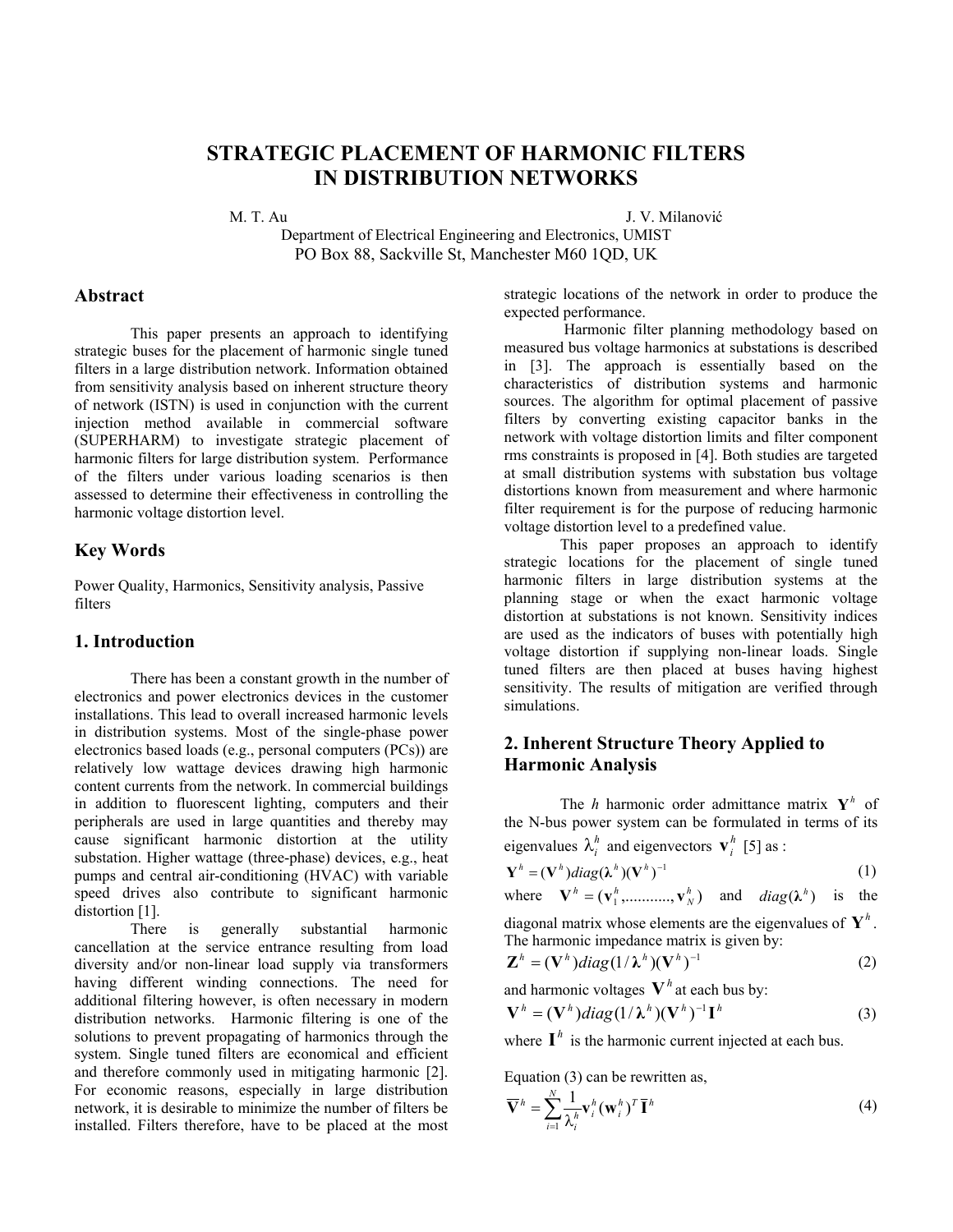where  $\mathbf{w}_i^h$  is the *i*-th left eigenvector of the matrix  $\mathbf{Y}^h$ .

Based on equation (4), it has been shown in [5] that the eigenvalue of minimum modulus is often associated with the scalar factor,  $\{(\mathbf{w}_i^h)^T \overline{\mathbf{I}}^h\}$  of maximum modulus. It was further shown that as an approximation to compute harmonic voltages  $\overline{\mathbf{V}}^h$ , in most cases it is eigenvalue of minimum modulus,  $\lambda_k$  given in equation (5) sufficient to consider only the term associated with the below.

$$
\overline{\mathbf{V}}^h \cong \frac{1}{\lambda_k^h} \mathbf{v}_k^h (\mathbf{w}_k^h)^T \overline{\mathbf{I}}^h
$$
 (5)

The sensitivity matrix  $S_i^h$  of the *i*-th eigenvalue is then

$$
\mathbf{S}_{i}^{h} = \mathbf{w}_{i}^{h}(\mathbf{v}_{i}^{h})^{T} = \begin{bmatrix} \frac{\partial \lambda_{i}^{h}}{\partial y_{11}^{h}} & \cdots & \frac{\partial \lambda_{i}^{h}}{\partial y_{1N}^{h}} \\ \vdots & \vdots & \ddots & \vdots \\ \frac{\partial \lambda_{i}^{h}}{\partial y_{N1}^{h}} & \cdots & \frac{\partial \lambda_{i}^{h}}{\partial y_{NN}^{h}} \end{bmatrix}
$$
(6)

Each element of the matrix  $S_i^h$  represents the sensitivity coefficient relating the change in the *i-*th eigenvalue to the element of the  $Y^h$  matrix.

As our interest is only in term associated with the eigenvalue of minimum modulus  $\lambda_k^h$ , the corresponding sensitivity matrix is

$$
\mathbf{S}_{k}^{h} = \mathbf{w}_{k}^{h} (\mathbf{v}_{k}^{h})^{T} = \begin{bmatrix} \frac{\partial \lambda_{k}^{h}}{\partial y_{11}^{h}} & \cdots & \frac{\partial \lambda_{k}^{h}}{\partial y_{1N}^{h}} \\ \vdots & \vdots & \ddots & \vdots \\ \frac{\partial \lambda_{k}^{h}}{\partial y_{N1}^{h}} & \cdots & \frac{\partial \lambda_{k}^{h}}{\partial y_{NN}^{h}} \end{bmatrix}
$$
(7)

#### **3. Model Of The Distribution Network**

Fig. 1A in the Appendix shows the distribution network used for the analysis and harmonic simulation. The network consists of 25-33kV buses, 233 -11kV buses and 4-3.3kV buses. The network is fed from the 400 kV, 275 kV and 132kV grid system through step down transformers. A major portion of the 33kV and 11kV network is of meshed configuration. Overhead lines and underground cables are modeled by  $\pi$  equivalent circuit, transformers by their short circuit and magnetizing impedances and linear loads by frequency dependent resistance in parallel with inductance [6].

## **4. Sensitivity Analysis**

The sensitivity of each bus of the distribution network to the addition of a shunt filter is found based on the *k-*th eigenvalue sensitivity matrix given by (7). The sensitivity is indicated by the values of  $\left|\frac{\partial \lambda_k^h}{\partial y_i^n}\right|$  which are the diagonal elements of the *k*-th sensitivity matrix,  $S_k^h$ . The largest value corresponds to the most sensitive bus. A normalized index to rank the buses of the network was found by taking the ratio of each diagonal element  $\left| \partial \lambda_k^h / \partial y_{ii}^h \right|$  over the largest diagonal element. Consequently, a cumulative sensitivity index, CSI is obtain as,

$$
CSI_{i} = \frac{\sum_{h=1}^{M} \partial \lambda_{k}^{h} / \partial y_{ii}^{h}}{\max\left\{\sum_{h=1}^{M} \partial \lambda_{k}^{h} / \partial y_{ii}^{h}\right\}}
$$
(8)

where  $i=1, 2, 3, \ldots, N$  is the respective bus number, and *M* is the maximum harmonic order.

Fig. 2 shows a graphical representation of the cumulative sensitivity index CSI of all the buses in the network.



Fig. 2 – Cumulative sensitivity index indicating the relative level of sensitivity of each bus.

It can be observed from Fig. 2 that bus 270 has the highest rank and thus is the most sensitive bus of the network. This is general characteristic of distribution feeder ends (see Fig. 1) that normally experience the highest harmonic voltage distortion [3].

All buses in the network are grouped in four sensitivity groups based on their CSI.

- 1. Highly sensitive (HS) buses, 0.6<CSI<1.0 (E.g., buses 207 - 284 (11kV) group 'A' in Fig. 1A)
- 2. Sensitive buses (S), 0.4<CSI<0.6 (E.g. buses 177 206 (11kV) group 'B' in Fig. 1A)
- 3. Less sensitive buses  $(LS)$ ,  $0.1 < CSI < 0.4$   $(E.g.,$ buses 168-176 (11kV), 46&47 (33kV) group 'C' in Fig. 1A)
- 4. Non-sensitive buses (NS), CSI <0.1 (E.g., buses 27-45 (33kV), 52-167 (11kV) and 285-288  $(3.3kV)$  group 'D' in Fig. 1A)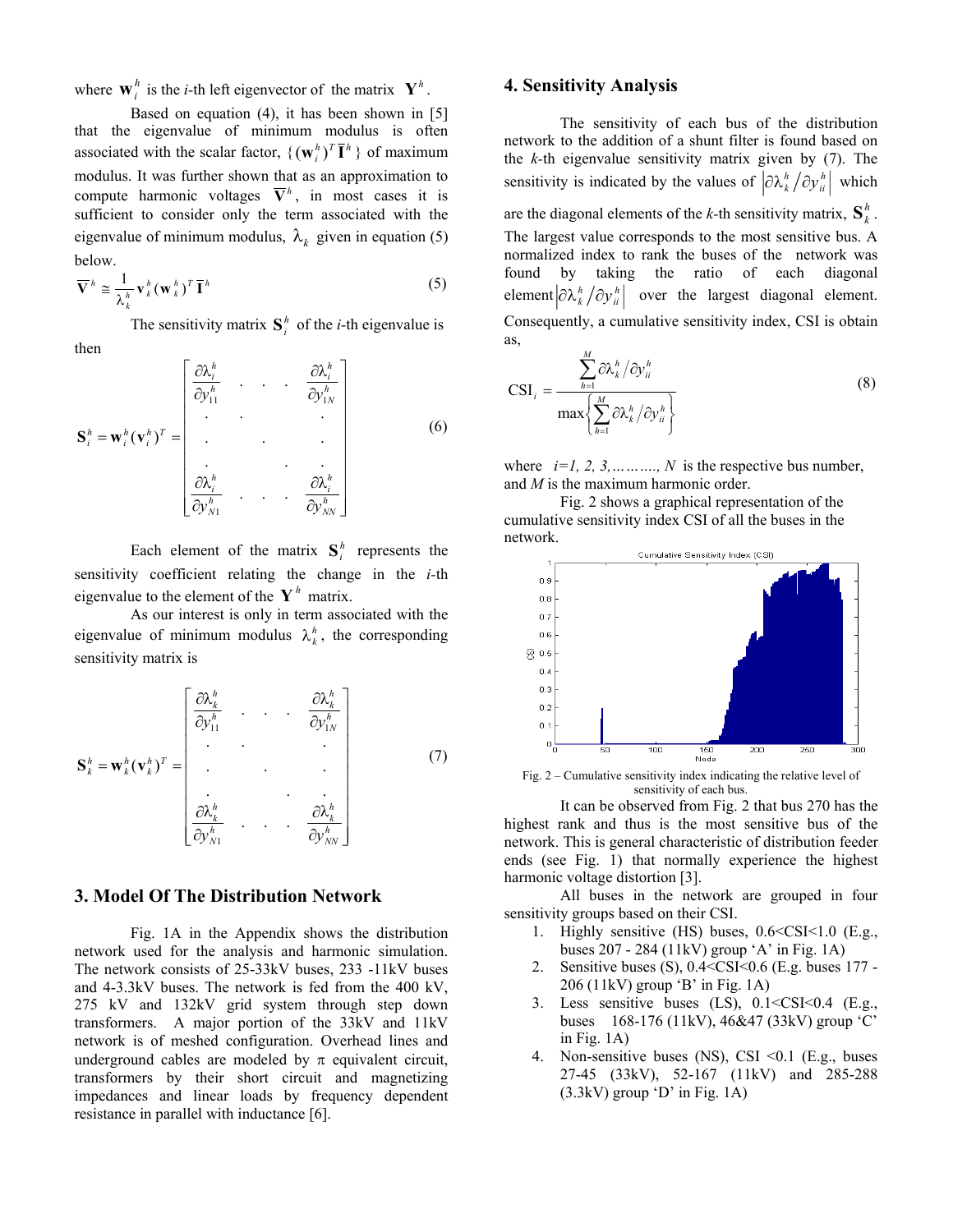### **5. Frequency Scan Analysis**

Frequency scan analysis is used to determine frequency response of a power system [7]. This is done with a current or voltage source of 1∠0° p.u injected at one or more buses of the power system for a range of frequencies of interest. In this study, frequency scan is done using SUPERHARM to verify the results of bus sensitivity analysis described in Section 4. A 1 p.u multiple frequency harmonic current source,  $\bar{I}^h$  was injected at the bus of interest to determine the magnitude of the corresponding harmonic voltages,  $|\overline{V}^h|$  as shown in Fig. 3,

where  $\overline{Z}_i^h$  is the harmonic driving point impedance at bus *i*. The results of the  $5<sup>th</sup>$  and  $7<sup>th</sup>$  harmonic for 5 selected buses representing areas of high, medium and low sensitivity are shown in Table 1. Only the  $5<sup>th</sup>$  and  $7<sup>th</sup>$  harmonics are selected in this case as these harmonics are expected to be the most dominant on the 11kV system [8]. Since most 11/0.4 kV distribution transformers are delta-wye connected, triplen harmonics are ignored [9].



The results in Table 1 show a clear correlation between the bus sensitivity index and harmonic driving impedance (indicated by the magnitude of the harmonic voltage). It can be seen that the higher the sensitivity index the higher is it's harmonic driving impedance.

Table 1 - Bus sensitivity obtained from sensitivity analysis and harmonic voltage from current injection method.

|        | $5TH$ Harmonic |                             | $7TH$ Harmonic |             |
|--------|----------------|-----------------------------|----------------|-------------|
| Buses. | Sensitivity    | $\overline{V}$ <sup>5</sup> | Sensitivity    | $\bar{V}^7$ |
|        | Index          |                             | Index          |             |
| 270    | 1.0            | 25.0031                     | 1.0            | 35.6210     |
| 251    | 0.9142         | 13.6151                     | 0.9192         | 19.7119     |
| 222    | 0.8847         | 11.1761                     | 0.8931         | 16.2613     |
| 208    | 0.7082         | 8.0136                      | 0.7342         | 11.8982     |
| 172    | 0.0028         | 6.9822                      | 0.0013         | 9.2188      |
| 136    | 0.0011         | 1.1479                      | 0.0008         | 0.5959      |

Frequency scan with current injection of 1∠0° p.u simultaneously applied at 3 selected buses (29(NS), 168(LS), 264(HS)) is performed to determine the frequency response of the system. The harmonic voltage profile shown in Fig. 4 is also indicative of the sensitivity of respective buses and it is in agreement with Fig. 2. The frequency responses of seven selected buses having different sensitivities (34, 39, 67, 47, 161, 208, 281) are shown in Fig. 5 and 6. It can be seen that the LS buses (Fig. 5) have two resonant frequencies  $(15<sup>th</sup>$  and  $5<sup>th</sup>$  harmonic) while HS buses (curves, 47, 208 and 281 in Fig. 6) have



Fig. 4 – Harmonic voltage profile resulting from1∠0° p.u current injection at buses 29, 168 & 264.



Fig. 5 – Frequency response of characteristic LS buses with 1∠0° p.u current injection at buses 29, 168 & 264.



Fig. 6 – Frequency response of characteristic LS buses with 1∠0° p.u current injection at buses 29, 168 & 264.



Fig. 7 - Harmonic voltage profile resulting from1∠0° p.u current injection at buses 29, 168  $& 264$ , 15<sup>th</sup> harmonic filter at bus 270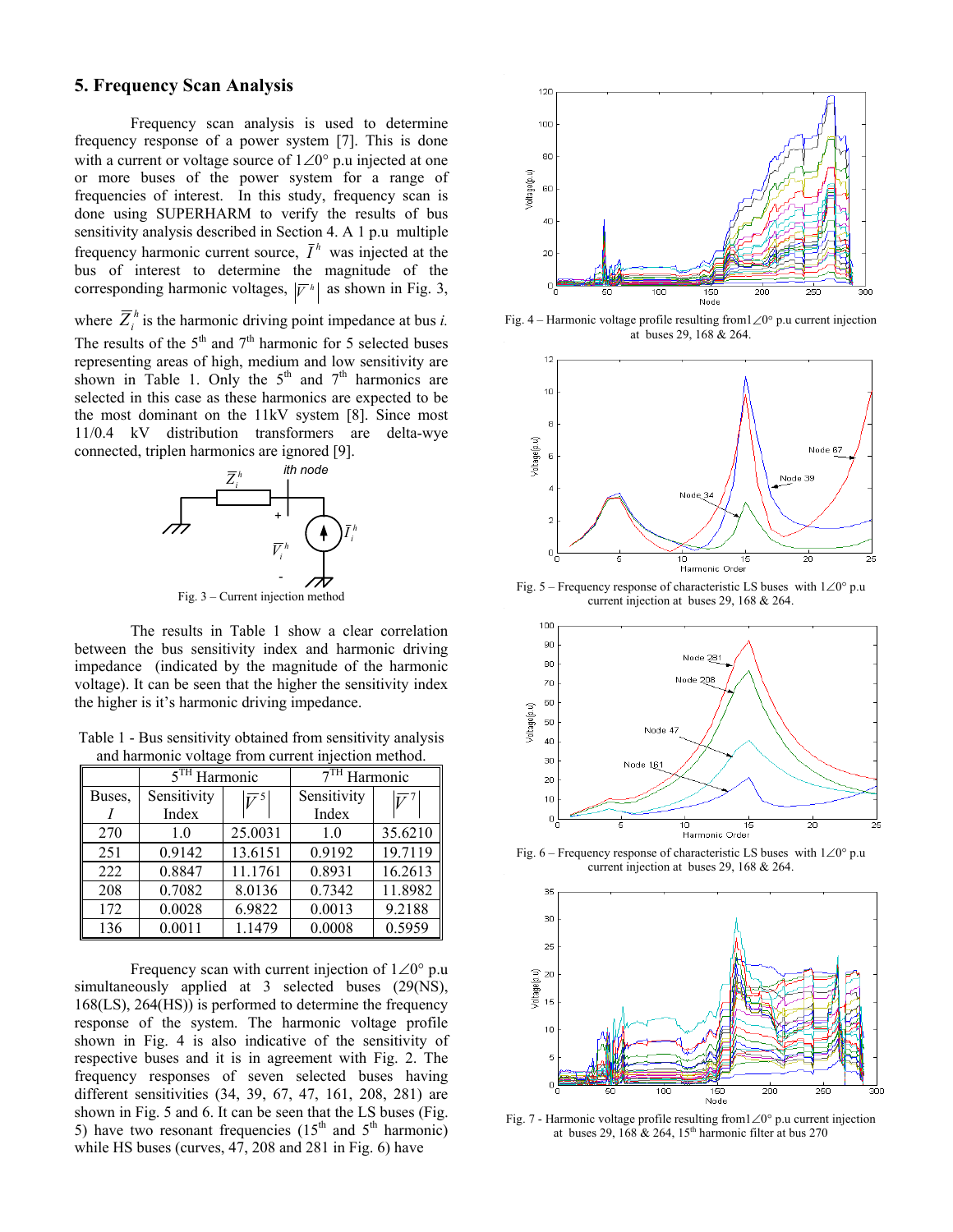only one dominant resonant frequency  $(15<sup>th</sup> harmonic)$ . This information will be used to identify strategic buses for placement and tuning of filters in Section 7.

#### **6. Tuning of Harmonic Filters**

The single tuned filters only are considered in this study as they are simple to design and the least expensive. It is assumed that the power factor correction is not required and that the capacitor size can be selected without paying attention to that constrain.

Consider a series, single tuned filter with the following parameters:  $X_c$  - capacitor fundamental frequency reactance,  $X_L$  - reactor fundamental frequency reactance and R - series resistor. At the tuned (critical) frequency  $\omega_n$ ,

$$
\frac{1}{n\omega_0 C} = n\omega_0 L
$$
 (9)

and,

$$
n\omega_0 = \omega_n = \frac{1}{\sqrt{LC}}\tag{10}
$$

where  $\omega_0$  is the power system fundamental frequency,  $\omega_n$  is the tuned frequency of the filter and *n* is the harmonic order of the tuned frequency. For relatively small values of R, the fundamental frequency reactive power is given by,

$$
Q_f = \frac{|V|^2}{(X_L - X_C)}\tag{11}
$$

since  $X_L = X_C / n^2$ , the reactive power of the series tuned filter is given by

$$
Q_f = \frac{|V|^2}{\left(\frac{X_C}{n^2} - X_C\right)} = \frac{|V|^2}{X_C} \cdot \frac{n^2}{(1 - n^2)}
$$
(12)

where  $|V|$  is the magnitude of the fundamental voltage at as  $X_L = X_C / n^2$ . Finally, *R* is determined by the filter the bus where the filter is connected. From (12), the value of  $X_c$  is selected based on the reactive power  $Q_f$  to be supplied by the filter if power correction is to be considered. Reactance  $X_i$  is then selected quality factor *Q* which is defined as  $Q = nX_L / R$  [10].  $X_L$ 

## **7. Placement of Harmonic Filters**

Sensitivity analysis performed in Section 4 identified the relative sensitivity of each bus of the network. Buses 207-284 being the most sensitive are therefore, candidate buses for the placement of shunt filter. However, in cases when the location of harmonic source is known, the most effective bus to place a filter would be at the location of the harmonic source.



Fig. 8 - Frequency response of characteristic LS buses with 1∠0° p.u current injection at buses 29, 168 & 264,  $15<sup>th</sup>$  harmonic filter at bus 270



Fig. 9 - Frequency response of characteristic HS buses with 1∠0° p.u current injection at buses 29, 168  $& 264$ , 15<sup>th</sup> harmonic filter at bus 270



Fig. 10 - Harmonic voltage profile resulting from1∠0° p.u current injection at buses 29, 168  $& 264$ , 15<sup>th</sup> harmonic filter at buses 270  $& 199$ and 5<sup>th</sup> harmonic filter at bus 101



Fig. 11 - Frequency response of characteristic LS buses with 1∠0° p.u current injection at buses 29, 168 & 264, 15<sup>th</sup> harmonic filter at buses 270 and 199 and  $5<sup>th</sup>$  harmonic filter at bus 101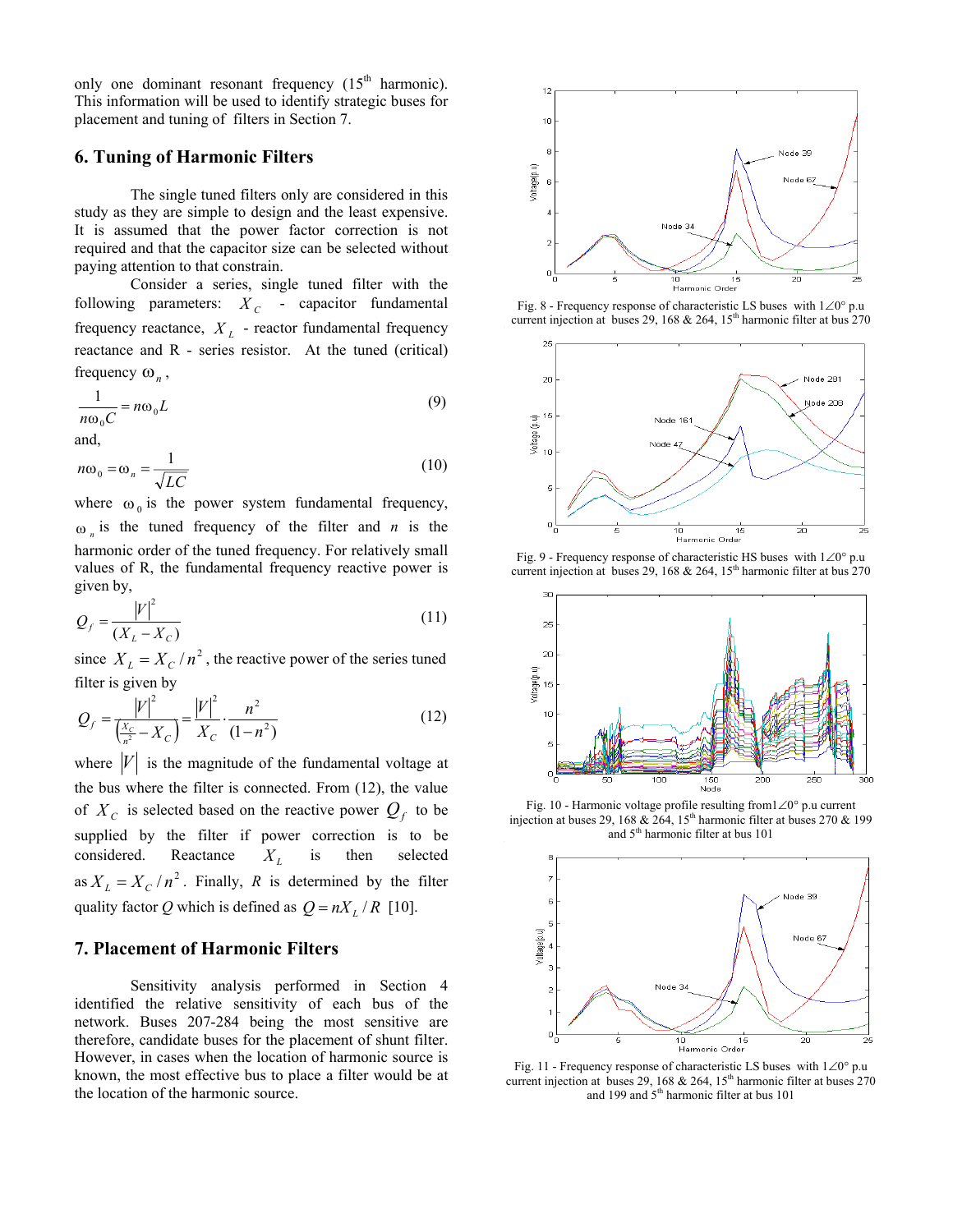

Fig. 12 - Frequency response of characteristic LS buses with 1∠0° p.u current injection at buses 29, 168 & 264, 15<sup>th</sup> harmonic filter at buses 270 and 199 and  $5<sup>th</sup>$  harmonic filter at bus 101

In this analysis it is assumed that the harmonic sources (non-linear loads) are spread throughout the network at all buses and that the harmonic current level at each bus varies according to the loading condition. For simplicity, it is assumed that the harmonic current level at every bus is about the same. For the case study considered in this analysis (current injection at buses 29(NS), 168(LS) and 264(HS)), the most effective bus to place the filter would be the most sensitive (*CSI*=1.0) one, i.e., bus 270. Based on the frequency response curves, a  $15<sup>th</sup>$  harmonic filter is tuned and placed at bus 270. The simulation results with this filter in place are shown in Fig. 7-9. Significant improvement of the network harmonic performance in this case compared to the results shown in Figures 4-6 can be seen.

With the filter at bus 270, a second set of CSI is calculated to identify new most sensitive bus of the system. The second 15<sup>th</sup> harmonic filter is tuned and placed at bus 199. This further improved frequency response of the network.

The above process is repeated with filters at buses 270 and 199. The most sensitive bus for filter placement in this case happen to be bus 101. The  $5<sup>th</sup>$  harmonic filter is tuned this time as the  $15<sup>th</sup>$  harmonic filter resulted in a very small improvement compared to the previous case. The simulation results with three filters are shown in Fig. 10-12.

The frequency responses of the most sensitive bus (270) without and with different number of filters installed are shown in Fig. 13. The effectiveness of the first installed filter (at bus 270) is obvious while the other filters do not influence significantly harmonic voltages at this bus.

## **8. Robustness of the Solution**

With appropriately tuned harmonic filters placed at buses 270, 199 and 101, the performance of the distribution network is assessed using five test cases four of which are summarized in Tables 2–5 with corresponding harmonic spectrums in Tables 6-8. The results of simulations are shown in Figures 14 -18. These figures show that the voltage total harmonic distortion (THD<sub>V</sub>) depends on both, the location of harmonic sources as well as on sensitivity of the buses.



Fig. 13 – Frequency response of the most sensitive bus 270 without and with different filters installed

In Fig. 15 for example, the  $THD<sub>V</sub>$  is almost leveled throughout the network when there is a high concentration of harmonic sources (non-linear loads) in the area of lowest sensitivity. Buses with higher sensitivity are "compensated for" by the flow of lower harmonic currents. Reduction in  $THD<sub>V</sub>$  is almost the same at every bus as a result of the connection of filters in all cases except in the Case III. In this case, there are a few buses (160-170) which show only a very small reduction in  $THD<sub>V</sub>$  following the installation of filters.

Table 2. Case I – Evenly spread non-linear loads

| Type of nonlinear load | <b>Buses</b>          |
|------------------------|-----------------------|
| Industrial             | 29, 110, 253          |
| Commercial             | 52, 90, 147, 185, 217 |
| Residential            | 118, 172, 195         |

Table 3. Case II – High concentration of non-linear loads in the NS area

| Type of nonlinear load | <b>Buses</b>         |
|------------------------|----------------------|
| Industrial             | 29, 86, 110          |
| Commercial             | 53, 78, 88, 114, 129 |
| Residential            | 52, 72, 135          |

Table 4. Case III – High concentration of nonlinear loads in S to NS area

| Type of nonlinear load | <b>Buses</b>           |
|------------------------|------------------------|
| Industrial             | 45, 159, 189           |
| Commercial             | 54, 100, 115, 155, 173 |
| Residential            | 140. 162. 188          |

Table 5. Case IV - High concentration of non-linear loads in the HS area.

| Type of nonlinear load | <b>Buses</b>       |
|------------------------|--------------------|
| Industrial             | 47, 236, 253       |
| Commercial             | 193, 211, 247, 283 |
| Residential            | 200, 227, 238      |

Case V - Evenly spread non-linear loads with 50% reduction in linear load.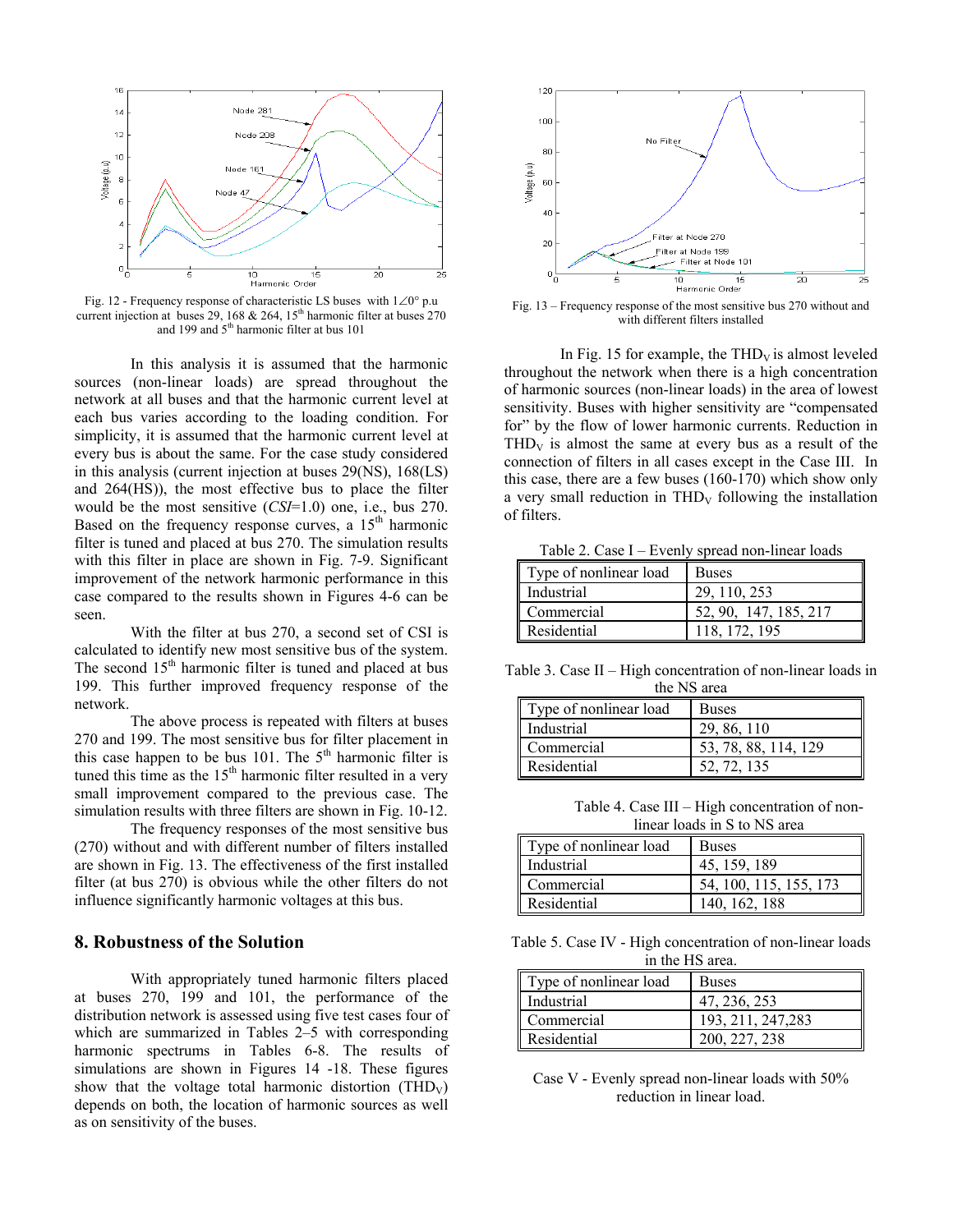Table 6 - Non linear loads of industrial customers

| Harmonic | $ASD$ [7] |          |       | rectifiers[11] |
|----------|-----------|----------|-------|----------------|
|          | mag       | angle    | mag   | angle          |
|          |           | $-1.5$   |       | $-10$          |
| 3        | 0.542     | 0.7      |       | 0              |
| 5        | 0.152     | 110.8    | 0.67  | 120            |
|          | 0.069     | 151.9    | 0.429 | $-90$          |
| 9        | 0.043     | $-95.0$  |       |                |
| 11       | 0.036     | $-13.9$  | 0.095 | $-120$         |
| 13       | 0.029     | 95.2     | 0.074 | 60             |
| 15       | 0.025     | $-182.7$ |       |                |

Table 7 - Non linear loads of commercial customers

| Harmonic | fluorescent lights |         |      | computers [12] |
|----------|--------------------|---------|------|----------------|
|          | mag                | angle   | mag  | angle          |
|          |                    | $-41.2$ |      |                |
| 3        | 0.2                | 273.4   | 0.81 |                |
| 5        | 0.107              | 339.0   | 0.53 |                |
|          | 0.021              | 137.7   | 0.25 |                |
| 9        | 0.014              | 263.2   | 0.09 | 0              |
| 11       | 0.009              | 39.8    | 0.05 |                |
| 13       | 0.006              | 182.4   | 0.04 |                |
| 15       | 0.005              | 287.0   | 0.03 |                |

Table 8 - Non linear loads of residential customers

| Harmonic | television sets $[13]$ |          |       | Others [7] |  |
|----------|------------------------|----------|-------|------------|--|
|          | mag                    | angle    | mag   | angle      |  |
|          |                        |          |       | $-7.0$     |  |
| 3        | 0.798                  | $-173.0$ | 0.007 | $-105.8$   |  |
| 5        | 0.492                  | 12.0     | 0.6   | $-57$      |  |
|          | 0.20                   | $-159.0$ | 0.36  | 87         |  |
| 9        | 0.04                   | 81.0     |       |            |  |
| 11       | 0.055                  | $-13.0$  | 0.17  | $-21$      |  |
| 13       | 0.031                  | 175.0    | 0.13  | 114        |  |
| 15       | 0.008                  | $-138.0$ |       |            |  |

## **9. Conclusions**

The paper presented a simple and effective methodology for identifying sensitive buses in distribution network with respect to harmonic distortion without having to perform any measurements. The method is particularly useful at the network planning stage where exact harmonic voltage/current distortion is not known

The results are compared using standard current injection method and a good agreement is observed. Based on sensitivity information and frequency scan, harmonic filters are strategically located throughout the network and tuned to improve network harmonic performance.

The robustness of the solution is confirmed in tests with different non-linear loads, different load composition and different locations of non-linear loads.



Fig. 14 – Case I, Voltage THD with and without filters at bus 270, 199 &101



Fig. 15 – Case II, Voltage THD with and without filters at bus 270, 199 &101



Fig. 16 – Case III , Voltage THD With and Without filters at Bus 270, 199 &101



Fig 17 – Case IV, Voltage THD with and without filters at bus 270, 199 &101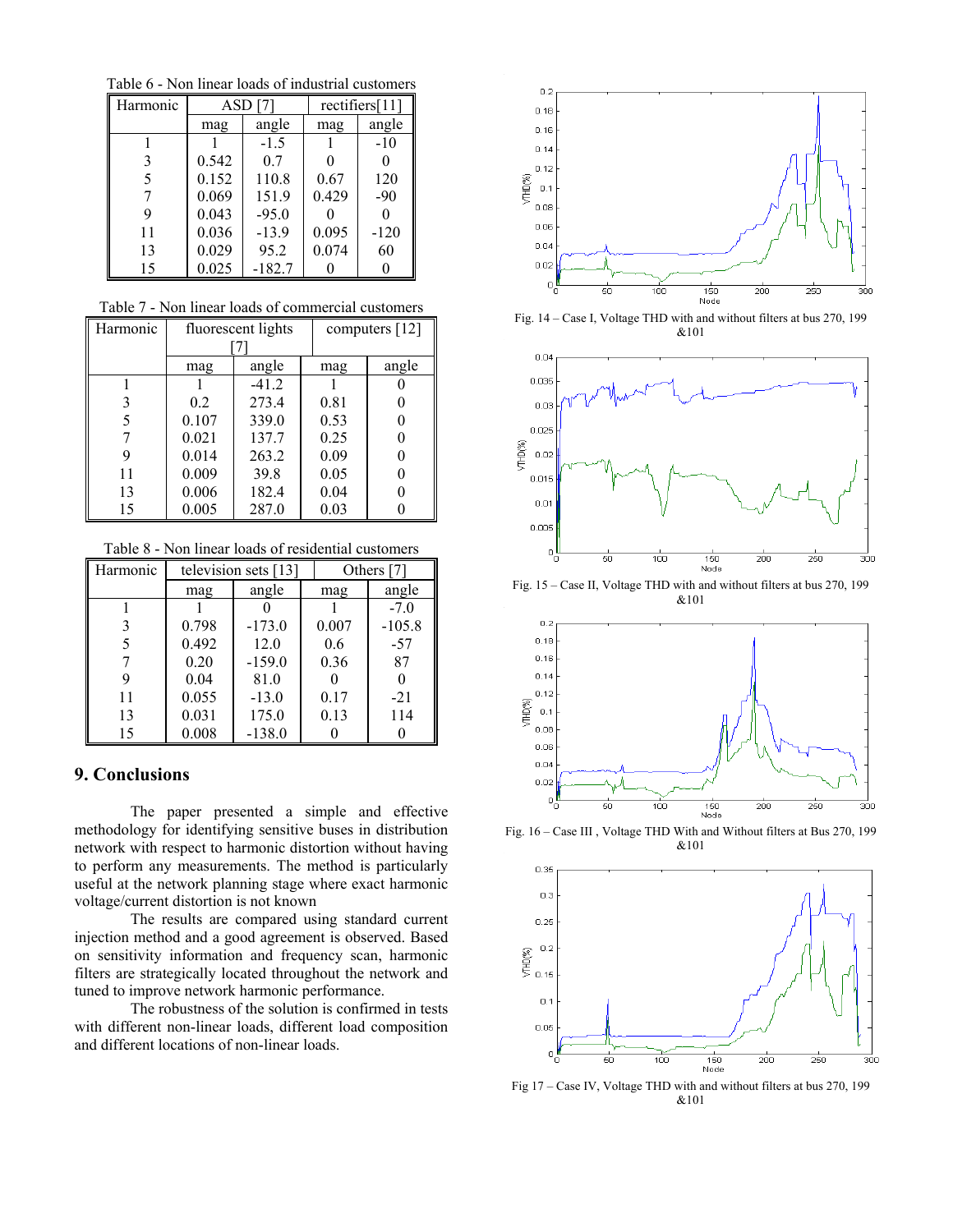

Fig. 18 - Case V, Voltage THD with and without filters at bus 270, 199 &101

#### **10. Acknowledgement**

This work is supported by Tenaga Nasional Berhad (TNB), the Malaysian power utility company.

## **References**

- [1] H. Akagi, Control Strategy and Site Selection of a Shunt Active Filter for Damping of Harmonic Propagation in Power Distribution Systems, *IEEE Transactions on Power Delivery, 1996, 12(1).*
- [2] C.J. Wu, et al., Investigation and Mitigation of Harmonic Amplification Problem Caused by Single-Tuned Filters, *IEEE Transactions on Power Delivery, 1998, 13(3).*
- [3] T.H. Ortmeyer, T. Hiyama, Distribution System Harmonic Filter Planning, *IEEE Transactions on Power Delivery, 1996, 11(4).*
- [4] G. W. Chang, S.Y. Chu and H. L. Wang, Sensitivity Based Approach for Passive Harmonic Filter Planning in a Power System, *Power Engineering Society Winter Meeting, 2002.*
- [5] G. Carpinelli, et al., Inherent Structure Theory of Networks and Power System Harmonics, *IEE Proceeding Generation, Transmission and Distribution 1998, 145(2).*
- [6] Electrotek Concepts, Users Guide Superharm, 2000, Electrotek Concepts, Knoxville, Tennessee.
- [7] Task Force on Harmonic Modeling and Simulation, *Tutorials on Harmonics Modeling and Simulation,* 1998, IEEE Power Engineering Society.
- [8] T. H. Ortmeyer, et al., Harmonic Performance of Individual and Grouped Loads*, Proceedings of the Third International Conference on Harmonics in Power System , 1998.*
- [9] G. J. Wakileh, *Power Systems Harmonics-Fundamentals, Analysis and Filter Design,* 2001 Springer.
- [10] E. B. Makram, et al., Harmonic Filter Design Using Actual Recorded Data, *IEEE Transactions on Industry Applications, 1993, 29(6).*
- [11] M. Ghezelayah, Harmonic Modeling of Distorting Loads on Distribution Feeders and in a Large Power System, *International Conference on Advances in Power System Control, Operation and Management , 2000, Hong Kong.*
- [12] A. Mansoor, et al., Predicting the Net Harmonic Currents Produced by Large Numbers of Distributed Single Phase Loads, *IEEE Transaction on Power Delivery, 1995, 10(4).*
- [13] W. M. Grady, et al., Estimating the Net Harmonic Currents Produced by Selected Distributed Single Phase Loads, *Power Engineering Society Winter Meeting 2002, Vol. 2, pg 1090- 1094.*



Fig. 1A – Single line diagram of Generic Distribution Network

# **Appendix**